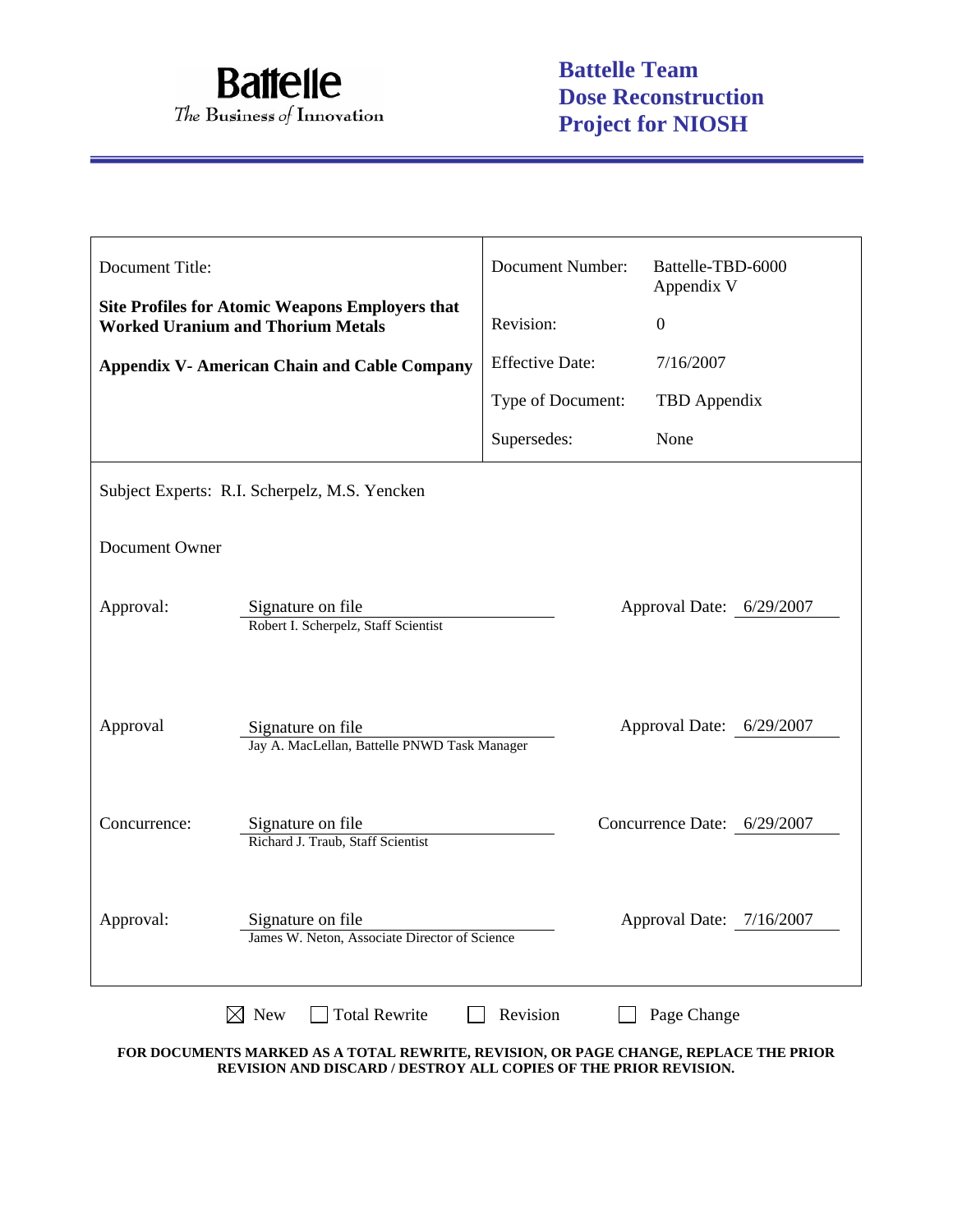# **American Chain and Cable Company**

## **C.1 Introduction**

This document serves as an appendix to Battelle-TBD-6000, Site Profiles for Atomic Weapons Employers that Worked Uranium and Thorium Metals. This appendix describes the results of document research specific to this site. Where specific information is lacking, research into similar facilities described in the body of this Site Profile is used.

## **C.2 Site Description**

The American Chain and Cable Company located in Bridgeport, Connecticut performed experimental swaging with uranium rods in 1944 as a subcontractor under DuPont for the Manhattan Engineering District (MED).

### **C.2.1 Site Activities**

The work documented for the American Chain and Cable Company (ACC) was the swaging of eight uranium rods. The rods were reduced from 1.46" to 1.39" diameter by cold swaging. The rods were delivered and removed from the plant by an AEC representative, who was also present during the work. Upon completion of the work, the rods were shipped to the Metallurgical Laboratory for evaluation.

The work was done under a DuPont Engineering Department subcontract No. RPG-3199- 1/2. The purpose of the test was to see if this cold working method could reclaim oversized rods. It was decided at the completion of the test that this method was not satisfactory, as the outside surface of the rods was impaired, and so the method was abandoned.

No documentation was found indicating workers exposed to AEC related radioactive materials were exposed to other sources of radiation.

#### **C.2.2 Job Categories**

Each claim will be evaluated to determine the most appropriate Job Category from the list below.

| Plant Floor High       | (Involved directly in operations—dose based on Generic Metal TBD)<br>Extrusion data as a surrogate operation favorable to the claimant) |
|------------------------|-----------------------------------------------------------------------------------------------------------------------------------------|
| <b>Plant Floor Low</b> | (Involved in support of operations—dose based on 50% of plant                                                                           |
|                        | floor high above)                                                                                                                       |
| Supervisor             | (Assumed to spend some time in the production areas—inhalation                                                                          |
|                        | dose based on 25% of plant floor high; external dose based on 10%                                                                       |
|                        | of plant floor low above)                                                                                                               |
| Clerk                  | (Assumed to have minimal exposure—inhalation dose based on<br>exposure to 2.5% of plant floor high above)                               |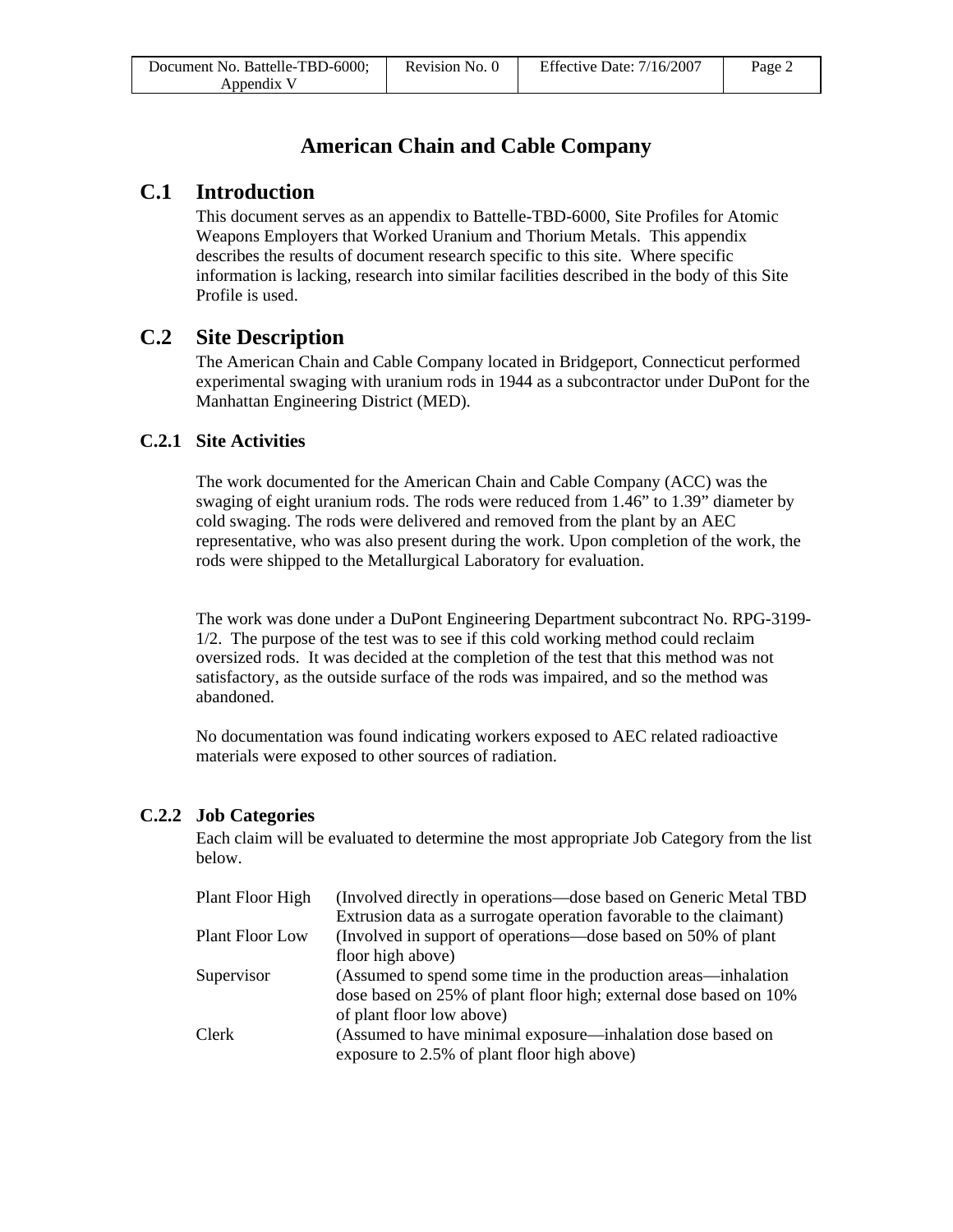| Document No. Battelle-TBD-6000; | Revision No. 0 | Effective Date: 7/16/2007 | Page 3 |
|---------------------------------|----------------|---------------------------|--------|
| Appendix V                      |                |                           |        |

## **C.3 Occupational Medical Dose**

No information regarding occupational medical dose specific to American Chain and Cable Company was found. Information to be used in dose reconstructions for which no specific information is available is provided in ORAUT-OTIB-0006, the dose reconstruction project technical information bulletin covering diagnostic x-ray procedures.

# **C. 4 Occupational Internal Dose**

No air sampling data were available for the 1944 operation. The Generic Metal TBD does not address cold swaging of uranium. Air monitoring data were collected at another company, Torrington, which performed experimental swaging work for AEC in 1951- 1952. No uranium was detected during the one air monitoring campaign at Torrington. Because there are no details available for the work performed at ACC in 1944, the Torrington air monitoring data might underestimate the exposure at ACC in 1944. In an approach that is favorable to the claimant, extrusion has been used as a surrogate for the swaging job rather than the Torrington data.

Air concentrations for the Plant Floor High job category were taken from the TBD for uranium extrusion. Air concentrations for other job categories were scaled from the Plant Floor High. Hours worked per year were based on the report of eight rods being swaged and the swaging rate documented at Torrington. At Torrington one rod could be swaged in a minute. Each experimental campaign, however, typically swaged 3 or 4 rods and lasted two hours. Sixteen hours of work in 1944 was assigned to ACC for the swaging of eight rods as an estimate favorable to the claimant.

Tables V.1 and V.2 contain inhalation and ingestion intakes in terms of pCi per day for each job category and each year.

## **C.5 Occupational External Dose**

No data were found in the Site Research database related to occupational external dose during AWE work. In an approach similar to the internal dose above, the external dose values in the TBD for extrusion should be used.

Tables V.3 and V.4 present these values as mR per calendar day value to be used for each calendar year listed.

### **C.6 Residual Contamination**

The NIOSH "Report on Residual Radioactive and Beryllium Contamination at Atomic Weapons Employer Facilities and Beryllium Vender Facilities" indicates that: "there is little potential for significant residual contamination outside the period in which weapons-related production occurred."<sup>2</sup> It is assumed that workers at ACC during 1944, after the operations, were exposed to residual contamination from uranium deposited on the floor but not cleaned up. Since the date of operation was not specified, it was assumed that residual exposure lasted for 2384 hours (the remainder of a 2400-hour year after the 16-hour operation).

## **C.7 References**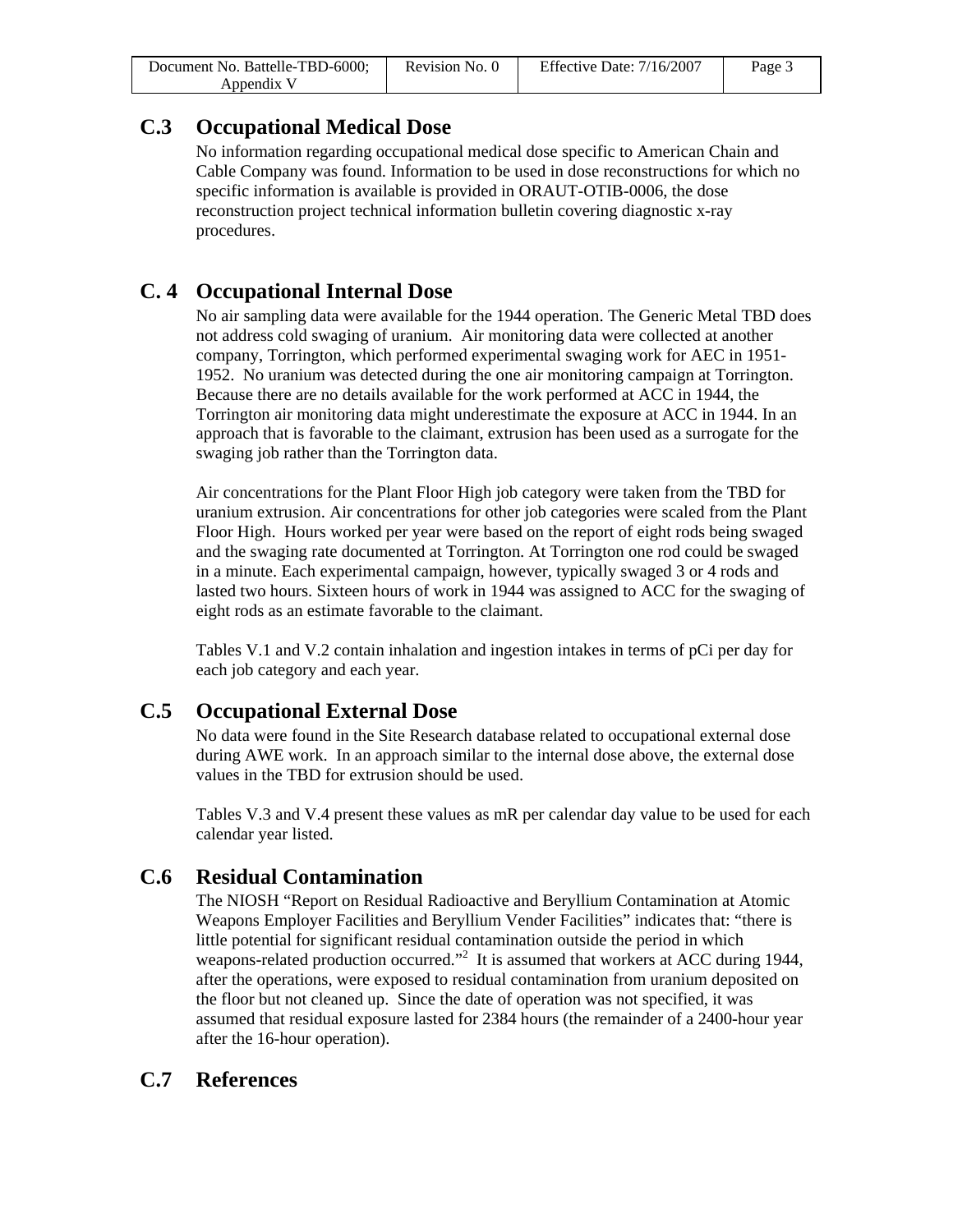| Document No. Battelle-TBD-6000; | Revision No. 0 | Effective Date: $7/16/2007$ | Page 4 |
|---------------------------------|----------------|-----------------------------|--------|
| Appendix <sup>V</sup>           |                |                             |        |

- 1. DOE Office of Health, Safety and Security, EEOICPA web site. http://www.hss.energy.gov/healthsafety/fwsp/advocacy/faclist/findfacility.cfm
- 2. Report on Residual Radioactive and Beryllium Contamination at Atomic Weapons Employer Facilities and Beryllium Vender Facilities. http://www.cdc.gov/niosh/ocas/pdfs/tbd/rescon/rcontam1206.pdf &

http://www.cdc.gov/niosh/ocas/pdfs/tbd/rescon/appen-a2.pdf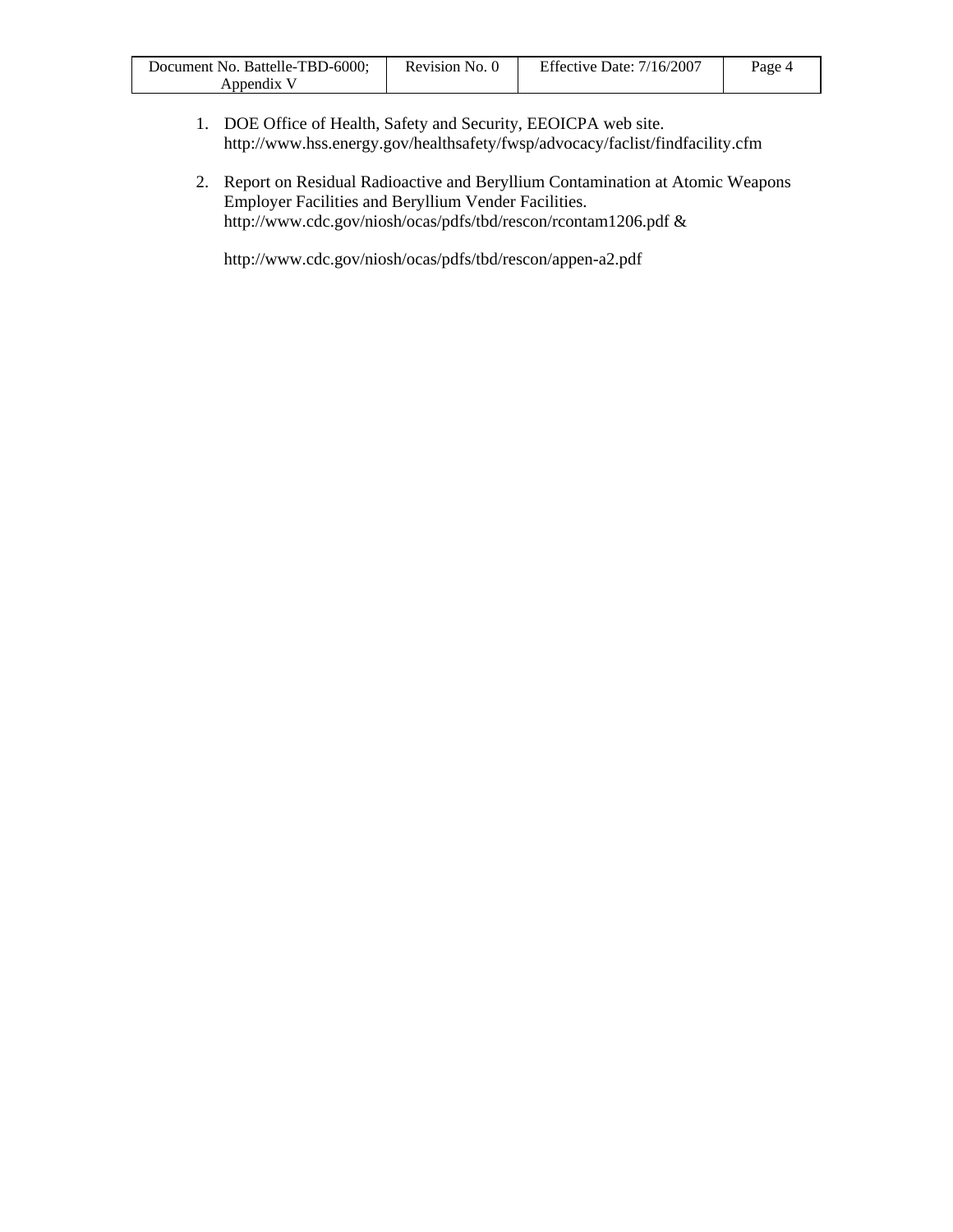| $-600C$<br>וסיד<br>Battelle<br>-No<br>Document<br>endix<br>Anr<br>D I | $1101\Omega$<br>NO.<br>$\mathbf{a}$<br>.<br> | 200<br>. Jate<br>. $/16/7$<br>$\cdot$ 1 $V^{\prime}$ | Page |
|-----------------------------------------------------------------------|----------------------------------------------|------------------------------------------------------|------|
|-----------------------------------------------------------------------|----------------------------------------------|------------------------------------------------------|------|

#### **Table V.1 INTERNAL DOSE PATHWAYS - Inhalation of Airborne Radionuclides**

#### **Assumptions:**

Operational Period Daily Weighted Average Air Concentration, Plant Floor High: 992 dpm/m $^3$ Residual Period Daily Weighted Average Air Concentration: 0.043 dpm/m $^3$ TBD GSD Default is 5 Conversion Factor: 2.22 dpm/pCi Breathing Rate: 1.2 m^3/hour All intakes and doses assume full-time employment for the given year.

| <b>Job Category</b>    | Year | Operation<br><b>Phase</b> | Hr/Yr | Relevant<br><b>Nuclide</b> | <b>Intake</b><br>(pCi/d) | <b>GSD</b> | <b>TBD Reference or Research Justification</b>                           |
|------------------------|------|---------------------------|-------|----------------------------|--------------------------|------------|--------------------------------------------------------------------------|
| Plant Floor High       | 1944 | Operations                | 16    | U234                       | $2.35E + 01$             | 5.0        | Metal TBD Table 7.2, Extrusion                                           |
| Plant Floor High       | 1944 | Residual                  | 2384  | U234                       | 1.51E-01                 | 5.0        | Resuspension of contamination deposited during<br>operations, no cleanup |
| <b>Plant Floor Low</b> | 1944 | Operations                | 16    | U234                       | $1.18E + 01$             | 5.0        | Ratio from Plant Floor High                                              |
| <b>Plant Floor Low</b> | 1944 | Residual                  | 2384  | U234                       | 1.51E-01                 | 5.0        | Resuspension of contamination deposited during<br>operations, no cleanup |
| Supervisor             | 1944 | Operations                | 16    | U234                       | 5.88E+00                 | 5.0        | Ratio from Plant Floor High                                              |
| Supervisor             | 1944 | Residual                  | 2384  | U <sub>234</sub>           | 1.51E-01                 | 5.0        | Resuspension of contamination deposited during<br>operations, no cleanup |
| Clerical               | 1944 | Operations                | 16    | U234                       | 5.88E-01                 | 5.0        | Ratio from Plant Floor High                                              |
| Clerical               | 1944 | Residual                  | 2384  | U234                       | 1.51E-01                 | 5.0        | Resuspension of contamination deposited during<br>operations, no cleanup |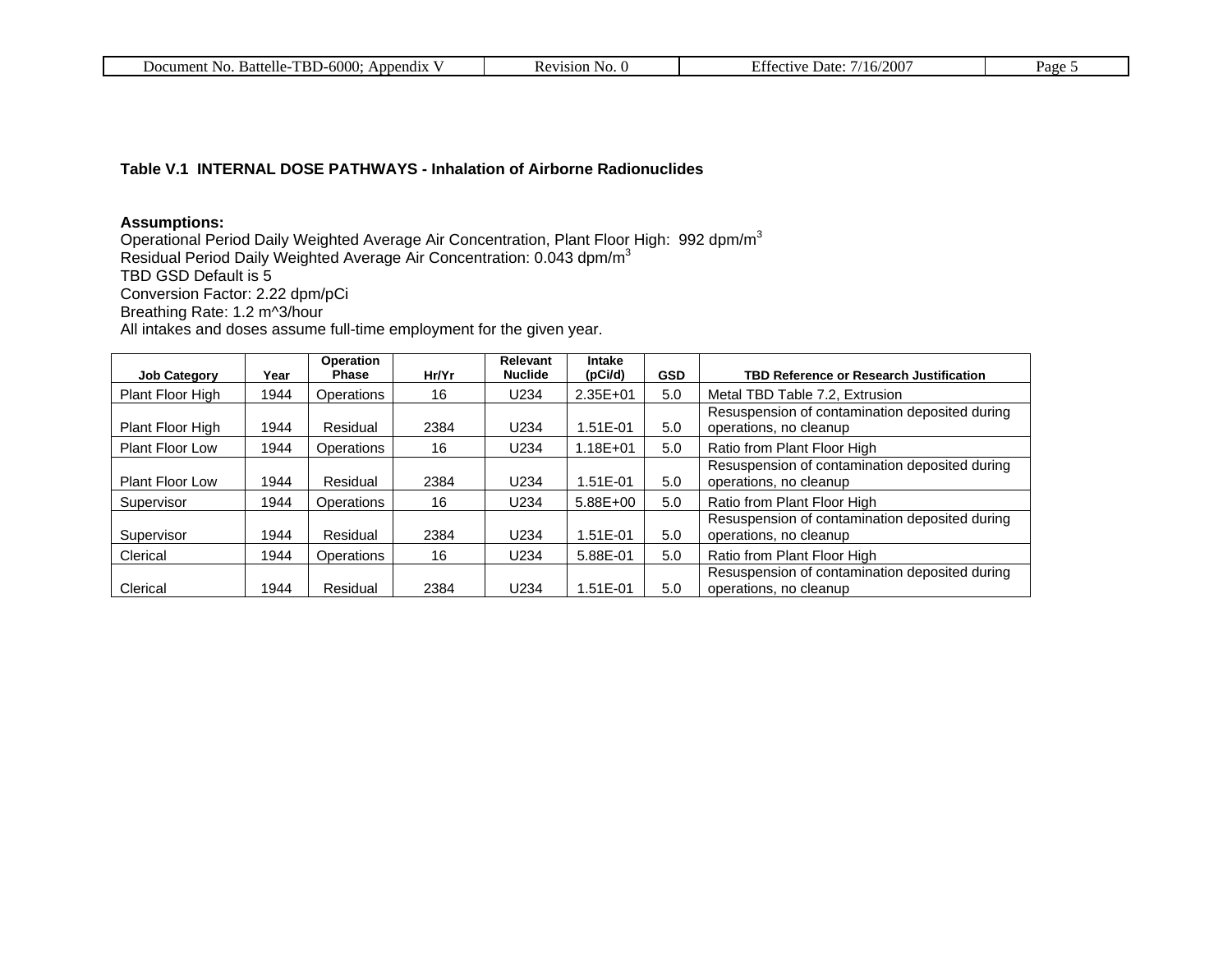| -6000:<br>TBD-<br>Battelle<br>Appendix<br>Document<br>NG<br>21 I C T | <b>N</b><br>' INU.<br>.<br>181V) | $^{\prime}200$<br>Jate:<br>----<br>/16/<br>. 11 V<br>. . | $a_{\alpha\alpha}$ |
|----------------------------------------------------------------------|----------------------------------|----------------------------------------------------------|--------------------|
|----------------------------------------------------------------------|----------------------------------|----------------------------------------------------------|--------------------|

### **Table V.2 INTERNAL DOSE PATHWAYS - Ingestion of Airborne Radionuclides**

#### **Assumptions:**

Air Concentration to Intake Conversion Factor: 3.06E-05 (M^3/d)/(hr/y) - see 7.1.6 TBD-6000 Deposition velocity: 0.00075 m/s Resuspension Factor: 1.00E-06 1/m

| <b>Job Category</b>    | Year | Operation<br><b>Phase</b> | Hr/Yr | Relevant<br><b>Nuclide</b> | Intake<br>(pCi/d) | <b>GSD</b> | <b>TBD Reference or Research Justification</b>                           |
|------------------------|------|---------------------------|-------|----------------------------|-------------------|------------|--------------------------------------------------------------------------|
| Plant Floor High       | 1944 | <b>Operations</b>         | 16    | U234                       | 2.19E-01          | 5.0        | Metal TBD Table 7.2, Extrusion                                           |
| Plant Floor High       | 1944 | Residual                  | 2384  | U234                       | 1.41E-03          | 5.0        | Resuspension of contamination deposited during<br>operations, no cleanup |
| <b>Plant Floor Low</b> | 1944 | Operations                | 16    | U234                       | 1.09E-01          | 5.0        | Ratio from Plant Floor High                                              |
| <b>Plant Floor Low</b> | 1944 | Residual                  | 2384  | U234                       | 1.41E-03          | 5.0        | Resuspension of contamination deposited during<br>operations, no cleanup |
| Supervisor             | 1944 | Operations                | 16    | U234                       | 5.47E-02          | 5.0        | Ratio from Plant Floor High                                              |
| Supervisor             | 1944 | Residual                  | 2384  | U <sub>234</sub>           | 1.41E-03          | 5.0        | Resuspension of contamination deposited during<br>operations, no cleanup |
| Clerical               | 1944 | <b>Operations</b>         | 16    | U234                       | 5.47E-03          | 5.0        | Ratio from Plant Floor High                                              |
| Clerical               | 1944 | Residual                  | 2384  | U234                       | 1.41E-03          | 5.0        | Resuspension of contamination deposited during<br>operations, no cleanup |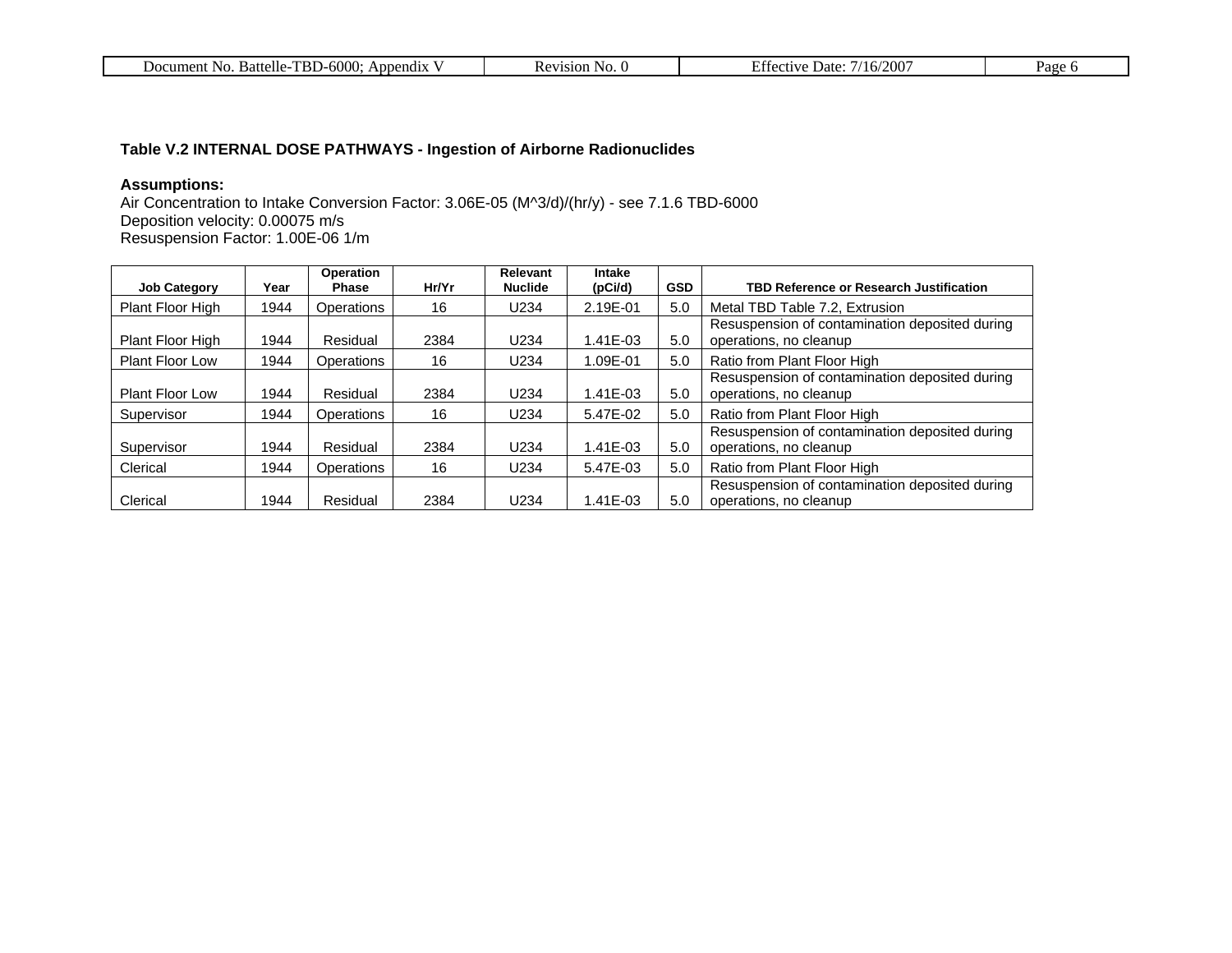| TBD-6000<br>Battelle-<br>Document No.<br>Appendix | evision<br>N <sub>O</sub> | $\sqrt{200}$<br>Date:<br>$^{\prime}/16/$<br>a fective i | Page |
|---------------------------------------------------|---------------------------|---------------------------------------------------------|------|
|                                                   |                           |                                                         |      |

#### **Table V.3 EXTERNAL DOSE PATHWAYS - Whole Body**

#### **Assumptions:**

Submersion Dose Conversion Factor: 2.462E-09 mrem/h/dpm/m^3

Deposition velocity: 0.00075 m/s

Contaminated Surface Dose Conversion Factor: 5.615E-10 mrem/h/dpm/m^2

All external dose from estimated exposure to uranium slugs

Residual period: Assume no handling of U metal - only exposure is from residual contamination on floor and in air

|                        |      |                           |       |                            | <b>External</b><br>Whole |            |                                                |
|------------------------|------|---------------------------|-------|----------------------------|--------------------------|------------|------------------------------------------------|
| <b>Job Category</b>    | Year | <b>Operation</b><br>Phase | Hr/Yr | Relevant<br><b>Nuclide</b> | Body<br>(mR/d)           | <b>GSD</b> | <b>TBD Reference or Research Justification</b> |
| Plant Floor High       | 1944 | Operations                | 16    | U234                       | .25E-02                  | 5.0        | Generic Metal TBD, Section 6.3                 |
| Plant Floor High       | 1944 | Residual                  | 2384  | U234                       | .57E-04                  | 5.0        | Generic Metal TBD, Section 6.3                 |
| <b>Plant Floor Low</b> | 1944 | Operations                | 16    | U234                       | $6.25E-03$               | 5.0        | Generic Metal TBD, Section 6.3                 |
| <b>Plant Floor Low</b> | 1944 | Residual                  | 2384  | U234                       | .57E-04                  | 5.0        | Generic Metal TBD, Section 6.3                 |
| Supervisor             | 1944 | Operations                | 16    | U234                       | 6.26E-04                 | 5.0        | Generic Metal TBD, Section 6.3                 |
| Supervisor             | 1944 | Residual                  | 2384  | U234                       | .57E-04                  | 5.0        | Generic Metal TBD, Section 6.3                 |
| Clerical               | 1944 | Operations                | 16    | U234                       | 06E-06.                  | 5.0        | Generic Metal TBD, Section 6.3                 |
| Clerical               | 1944 | Residual                  | 2384  | U234                       | .57E-04                  | 5.0        | Generic Metal TBD, Section 6.3                 |